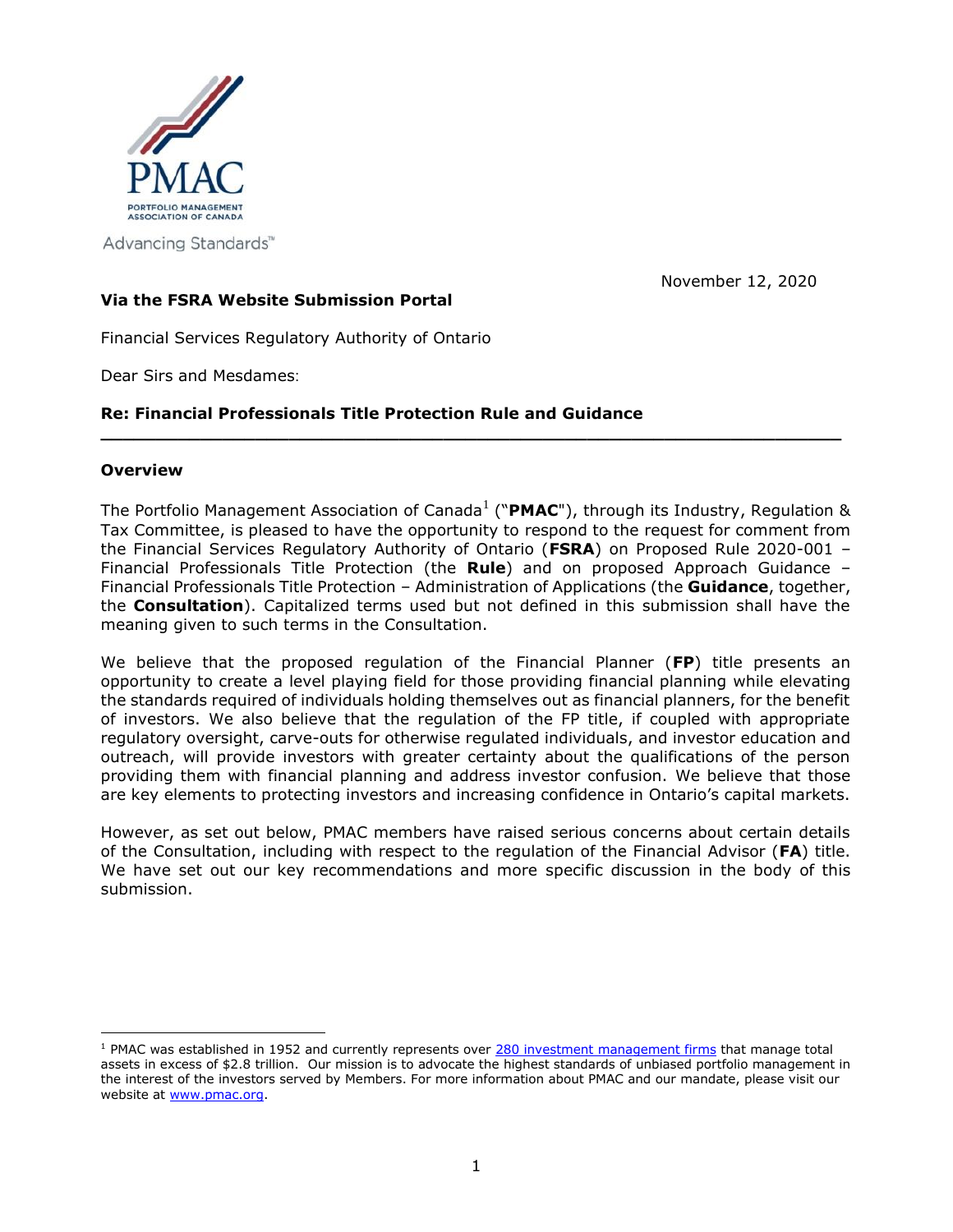# **Critical Background on PMAC / Portfolio Managers in Ontario**

Collectively, PMAC's over 280 members manage in excess of \$2.8 trillion in assets for a wide variety of Canadian investors. Each of our members is registered with the various members of the Canadian Securities Administrators (**CSA**) to do business in Canada as a portfolio manager. Well over 60% of our members are registered with the Ontario Securities Commission (**OSC**) and headquartered in Ontario with many others doing business in the province.

PMAC members have discretionary authority over the investment portfolios they manage for private individuals, foundations, universities and pension plans. Portfolio managers have a duty to act in the best interests of their clients, also referred to as a "fiduciary duty". Our members employ individuals with a variety of skills and education to service their investors.

Under provincial securities regulation, individuals registered as advising representatives under the portfolio manager category are subject to the highest education and experience requirements in the investment industry: typically, a Chartered Financial Analyst (**CFA**) designation plus a specific period of relevant work experience. They are also subject to stringent oversight, including spot and in-depth audits, by securities regulators as well as oversight by a professional standard setting body: the CFA Institute. Portfolio manager advising representatives are highly trained professionals, working in a highly regulated industry. We note that some advising representatives may also have their Certified Financial Planner (**CFP**) designation. Financial planning services are offered in some portfolio management firms, and the firm may hire individuals with a CFP designation, or with an accounting or legal designation, to provide additional services to clients. In instances where these services are provided by unregistered individuals, the work product is still subject to all the regulatory obligations of the registered firm.

PMAC believes that we are aligned with FSRA in noting that the plurality and innovation of portfolio managements firms' business models and client services contribute to the health of the Ontario capital markets and to investor confidence and choice. However, we believe that the Consultation, as currently written, threatens the ability of our members to provide quality financial planning services to clients and adds regulatory burden without any corresponding investor protection or market confidence benefit.

PMAC appreciates that the Consultation is directed at the proficiencies required to obtain and use the FP/FA titles by holding an approved credential. However, we are also raising questions about how and whether FSRA intends for the activities of an FP/FA to be regulated since we believe that is a critical component of achieving the Consultation's investor protection and market confidence goals. For this reason, even though the Consultation does not pose these questions, we have included PMAC's thoughts on the issue of oversight and regulation in the body of our submission.

We have also included in **Appendix A** to this submission certain comments about the baseline competencies associated with the FP/FA titles and have set out for your reference the competencies of individuals registered as advising and associate advising representatives with portfolio management firms.

### **History of FP title regulation efforts and PMAC's advocacy**

As an impacted stakeholder, PMAC has been engaged in the wider consultative process on the issue of financial planner title regulation for a number of years. Most recently we made a [submission](http://www.portfoliomanagement.org/wp-content/uploads/2016/06/PMAC-Submission-on-Ontario-Financial-Planning-Consultation-June-2016.pdf) on the Ontario government's 2018 and 2016 consultations on Financial Advisory and Financial Planning Policy Alternatives as well as [in respect of the Final Report](http://www.portfoliomanagement.org/wp-content/uploads/2017/05/PMAC-Submission-on-Ontario-Financial-Advisory-and-Financial-Planning-Regulatory-Policy-Alternatives-final-2017.pdf) issued by the Expert Committee to Consider Financial Advisory and Financial Planning Policy Alternatives (the **Final Report of the Expert Committee**).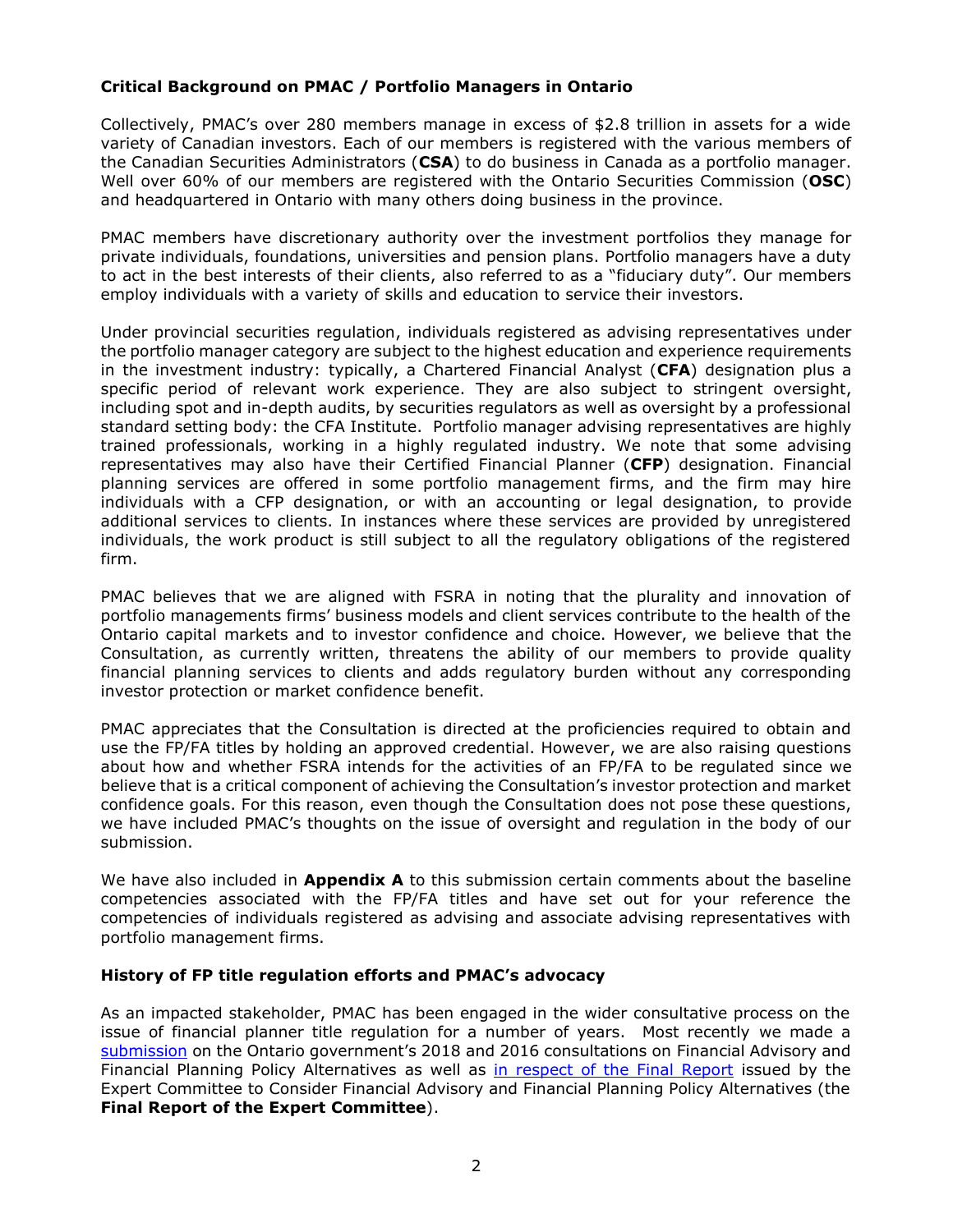PMAC was supportive of the recommendations in the Final Report and continues to call for many of the recommendations in that Final Report to be implemented by FSRA as the most efficient and effective way to meet the aims of the current Consultation.

## **Key Recommendations:**

*Because the Consultation does not provide details of any proposed oversight of FP and FA activities by either the credentialing bodies (CBs) and/or FSRA, PMAC queries what the benefits would be to investors and the capital markets if individuals already overseen by the CSA are not provided with an exemption from the proposed Rule and Guidance.* 

We recommend that:

- Employees of CSA-regulated firms that hold a recognized FP credential from a CB be exempted from the proposals, including from the requirement to pay fees in connection with the Rule. As was recommended in the Final Report of the Expert Committee, PMAC believes that individuals that are regulated by the existing regulatory framework for securities should have any associated financial planning activities regulated by their existing regulator (instead of being overseen by FSRA). For that reason, these individuals should not be required to pay fees to FSRA. Failure to provide such an exemption will result in duplicative regulation, increase regulatory burden, cost and investor confusion without any corresponding investor protection benefit since the individual will have earned the requisite FP credentials and the CSA already exercises rigorous oversight of their registered firms and their conduct.
- Clarify that the titles "Advising Representative", "Associate Advising Representative" and "Adviser" – all of which are regulated terms used to refer to CSA-registered advising and associate advising representatives (discretionary asset managers) are not considered to be titles that could be reasonably confused by investors with the far more generic "investment advisor". Failure to do so would capture a slew of highly regulated registrants employed by CSA-registered portfolio management firms, increase costs, burden and exacerbate investor confusion without any benefit to investors or the capital markets.
- Provide additional details with respect to FSRA's oversight plan to monitor CBs to allow stakeholders to assess the scope of oversight by FSRA of the CBs. Without more information about how CBs and FSRA will oversee actual FP and FA activities, it is difficult to assess whether the Rule and Guidance will enhance investor protection and market confidence or whether they will simply create a fee-payment system for individuals that have already obtained a recognized credential;
- Provide additional details with respect to the proposed interaction between FSRA, the applicable CB and the securities regulatory bodies (OSC/other CSA regulators, IIROC and/or the MFDA (as applicable)), in the event that an individual's approval to use the FP or FA designation is terminated or their registration with the CSA member or selfregulatory organization (**SRO**) is terminated;
- Publish fee details for public comment as soon as possible to ensure the proposed fee structure meets FSRA's objectives of simplicity, consistency, fairness, effectiveness and efficiency. Though certainly not the only factor in this assessment, the cost of the regulation of the FP and FA titles to individuals and firms is material to whether the Consultation will result in additional regulatory burden; and
- Prioritize investor resources, education and tools to support the Consultation's objectives of providing confidence to consumers and investors that the individuals with whom they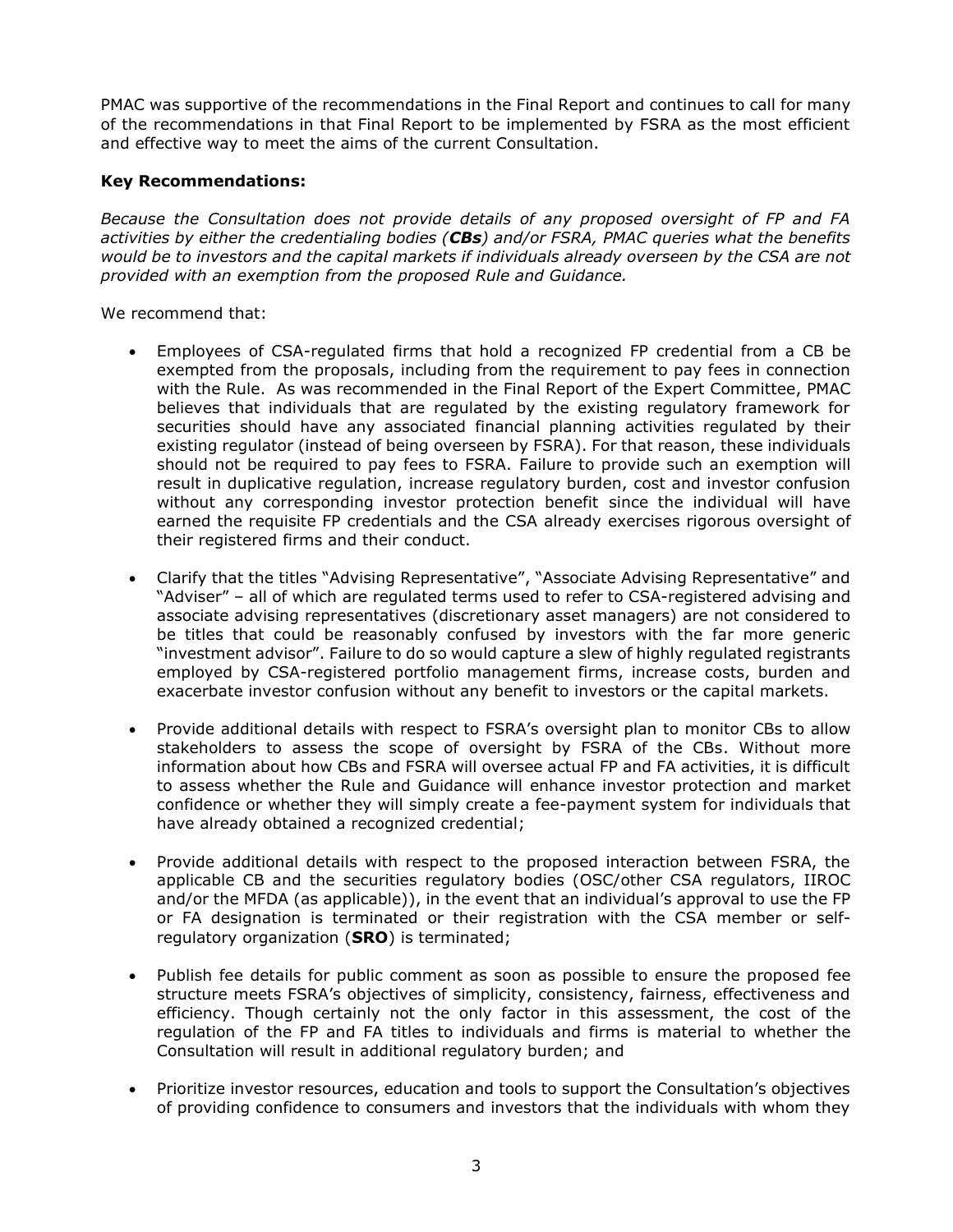are dealing will meet minimum standards of expertise and knowledge when providing financial planning or advisory services.

## **Consultation Questions**

## **1. FP and FA Credentials**

*FSRA is seeking feedback on the above approach and whether the Proposed Rule and FP and FA baseline competency profile adequately reflect the technical knowledge, professional skills and competencies that should be included for a credentialing body's education program to establish the minimum standard for FP and FA title users.* 

### **"Financial Advisor" and titles that could reasonably be confused with FA**

PMAC acknowledges that investor confusion around the use of titles is problematic and we applaud FSRA for seeking to regulate those using the FP and FA titles to reduce such confusion.

However, PMAC continues to believe that the competencies and services outlined in Table 2 of the Consultation do not clarify the intended scope of individuals that FSRA means to capture as being "Financial Advisors". If those within the industry continue to grapple with the definition of an FA, notwithstanding the publication of the Consultation and the attempt to define what an FA does, we query what value regulating the FA title will have for investors.

Additionally, since individuals registered with portfolio management firms are either "advising representatives" or "associate advising representatives" and one of the defined terms used in national instruments to refer to portfolio managers and their registered individuals is "investment advis**e**r", we have concerns about FSRA's plan to restrict the use of the FA, as well as titles that could reasonably be confused with that title.

We refer FSRA to the following [article in Advisor.ca](https://www.advisor.ca/news/industry-news/advisor-or-adviser-its-not-that-simple/#:~:text=CSA%2C%20the%20national%20group%20of,says%20CSA%2C%20%E2%80%9Cis%20a%20colloquial) which discusses the differences between "advisor" and "adviser" and draw your attention to the following quote:

"The CSA, the national group of provincial securities administrators, confirmed in an email that "adviser" is a legal term used in securities legislation and that it refers to "a category of registration for those that are in the business of advising in securities." Conversely, the term "advisor," says CSA, "is a colloquial term that captures a broad range of firms and individuals that would cover both advisers and dealers registered under securities legislation, but is also often used in the context of others that provide financial advice."

We ask FSRA to clarify that the titles "Advising Representative", "Associate Advising Representative" and "Adviser" – all of which are regulated terms used to refer to CSA-registered advising and associate advising representatives (discretionary asset managers) are not considered to be titles that could be reasonably confused by investors with the far more generic "investment advisor". Without such clarification, FSRA would be imposing an extensive and unnecessary burden on registrants while exacerbating investor confusion since advisers have far higher proficiency, conduct and regulatory requirements than an FA (Please also refer to the proficiency chart on page 7 below).

### **Supervision**

Two of the primary goals of the Consultation are to establish greater confidence in the quality of financial planning and financial advising services investors receive from an FP and FA title user and to increase the consistency of the supervisory framework to oversee the conduct of FP/FAs. PMAC believes that in order to achieve these goals, supervision of not only the use of titles, but also of the activities of those using the titles, is required.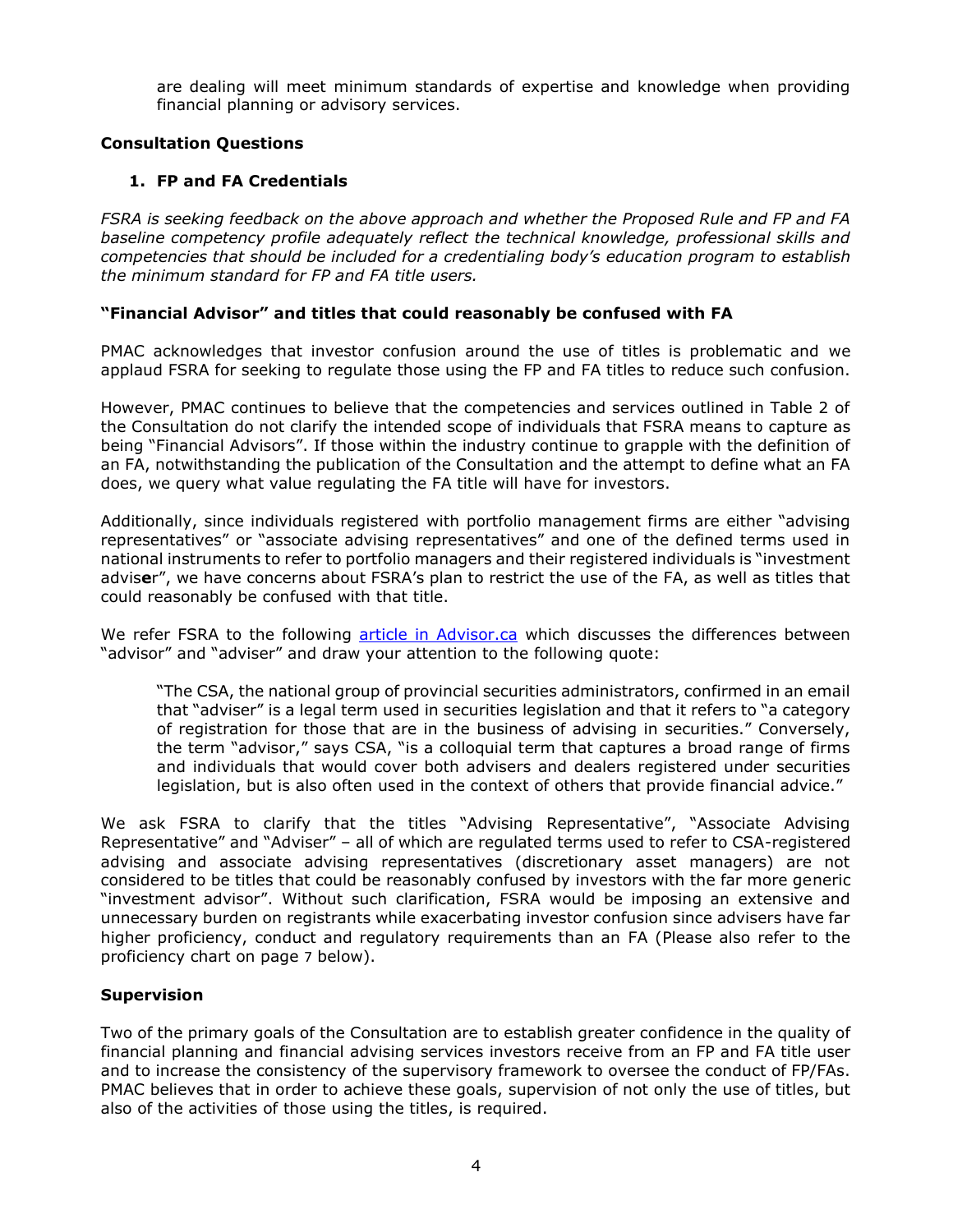The way the Consultation reads, PMAC members note that FPs and FAs may or may not be registered with the CSA or SROs and that those that are not regulated by the CSA or the SROs may not be subject to any ongoing oversight, other than perhaps in the case of egregious conduct resulting in investor complaints.

The Consultation contemplates complaints-based enforcement that will be monitored and supervised by FSRA. PMAC queries how such complaints will be made and what the complaints submission and resolution process will be, and how this would work in conjunction with the Ombudsman for Banking Services and Investments (OBSI) process that  $CSA<sup>2</sup>$  registrants with non-permitted clients must participate in. If the investing public does not have access to a registration database (please see our comments under Question 5 below), it is hard to see how a retail investor would know whether an individual ought to be and is properly credentialed.

How will FSRA's rules establishing the CBs' disciplinary processes be put into practice? Will FSRA expect CBs to discipline their own credential holders or escalate investor complaints to FSRA? For example, if an otherwise unregulated individual holding an FP under a FSRA-approved CB were to suggest strategies or make recommendations to a client that are not suitable for the client, where would the investor recourse lie for such action? Would it be with the CB or with FSRA? Will FSRA conduct periodic audits of the CBs to ensure they are monitoring and enforcing their own standards?

We believe that additional detail and consideration around FSRA's oversight role of the CBs as well as of individuals holding accreditations is essential to protect market confidence and investor interests.

We also note that the Consultation does not go into detail with respect to the interface between FSRA and other regulators. For example, if an individual registered under the MFDA were to lose their registration for misconduct and seek to be credentialed under a FSRA-approved CB as an FP or FA, would there be oversight by FSRA or would FSRA expect the CB to oversee such issues? Additionally, once a CB is approved as such, is there a scenario contemplated where the CB may lose their approval as such if they fail to monitor and supervise the baseline competencies and ineffectively address complaints? If a CB were to lose its designation under FSRA, what would happen to the individuals holding those credentials?

Members also noted that most of the entities that we would expect to be FSRA-approved CBs operate nationally. Recognizing that Ontario is taking a leadership role on the regulation of FP and FA titles (alongside Saskatchewan), we do wonder what the impact will be for the many firms that operate across multiple Canadian and foreign jurisdictions. Adding a layer of complexity in Ontario without complementary national harmonization can add to regulatory burden and arbitrage – neither of which are desirable outcomes for our capital markets or investors.

### **2. Disclosure**

*FSRA is seeking comments on whether FP and FA title users should be required to disclose to their clients the credential they hold that affords them the right to use an FP or FA tile. FSRA is seeking feedback on the form that this disclosure could take and the overall consumer benefits it could achieve*.

PMAC agrees that simple factual disclosure can assist investors in understanding who they are dealing with. We believe that the use of the credential, such as CFP, after the individual's name on business cards, in marketing pieces and as part of client education setting out the

<sup>2</sup> Other than those who are principally regulated by Quebec.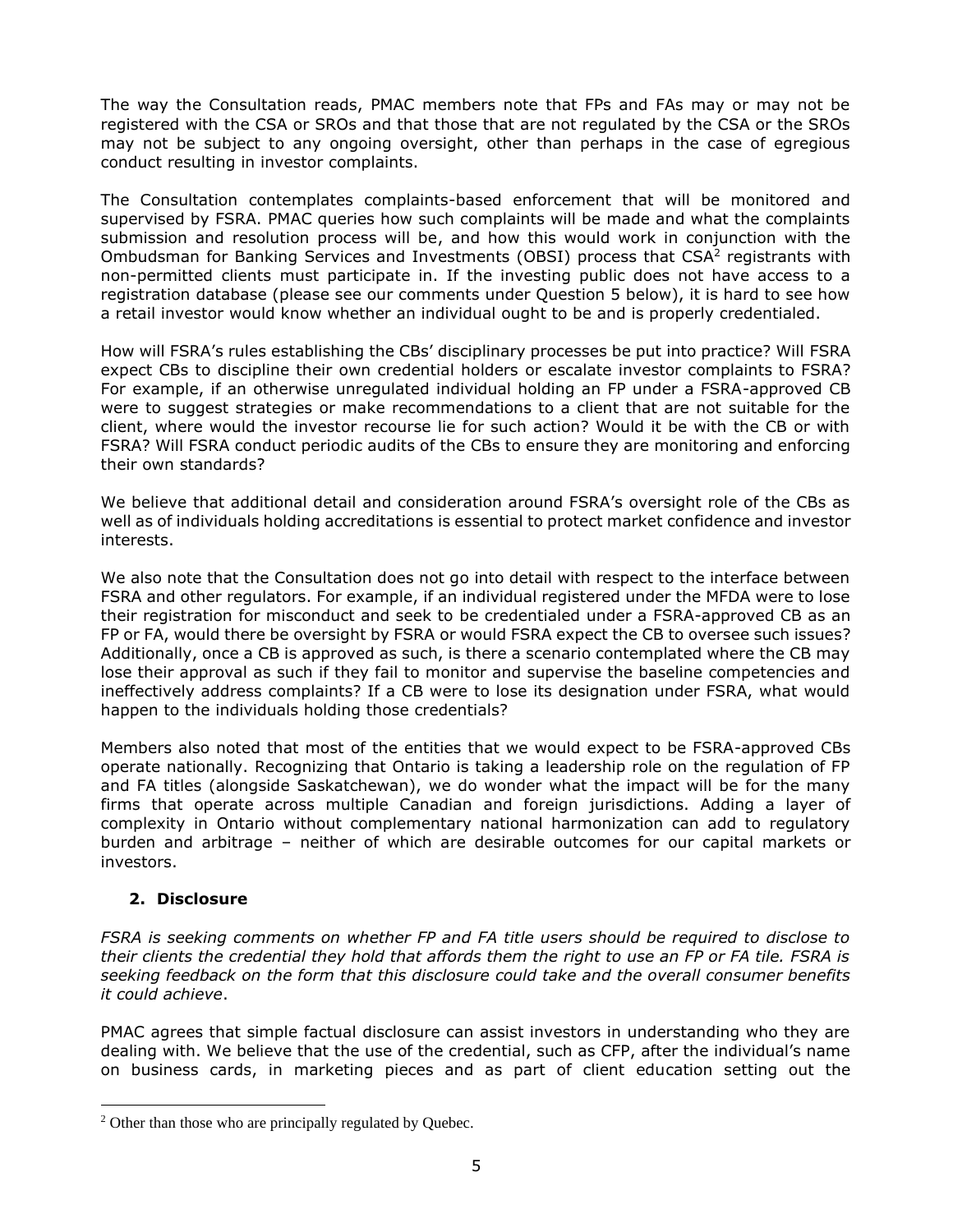standardized alphabetical list of credentials that may qualify an individual to use the FP/FA titles would also be effective.

# **3. Exemptions**

*FSRA is seeking comments on whether the framework should allow for any exemptions. In particular, FSRA is requesting comments on the principles governing an exemption regime, the extent to which exemptions may be required, to whom they should be made available (if at all), and the benefits and drawbacks of permitting exemptions.* 

We strongly believe that FSRA must include an exemption for individuals employed by firms that are registered with the CSA that hold a recognized financial planning credential from a recognized CB as well as for CSA-registered advising and associate advising representatives that may offer FP and FA-type services to their investors as part of their discretionary management. We believe these exemptions are both required in order to ensure an appropriate balance between regulatory burden and investor protection. We believe these exemptions are necessary to avoid duplicative or conflicting regulation that would not improve investor understanding or market integrity.

We note that FSRA has acknowledged in the Consultation that during its 2019 targeted consultation meetings, stakeholders expressed concerns over the introduction of measures that could lead to duplicative oversight and increased burden for FP and FA title users. PMAC was and remains one of these concerned stakeholders.

In the Consultation, FSRA notes that consumer/investor advocates did not support the concept of exemptions for either title. PMAC respectfully queries the possible policy reason for such a refusal when the comparative standard with the baseline competency profiles set out in the Consultation versus the securities law framework for registrants set out in National Instrument 31-103 – Registration Requirements, Exemptions and Ongoing Obligations, coupled with the fiduciary duty that portfolio managers owe their clients. While FSRA notes the possibility that there may be existing licenses or designations that do not meet the proposed minimum standards in the Consultation, this is not the case with employees of portfolio managers that hold a recognized credential, nor would it be the case with advising or associate advising representatives.

The benefit of exempting employees of portfolio managers that hold a recognized FP credential would clearly outweigh any potential harm to the public since, as noted above, the individual would have earned the recognized FP credential and be employed by a CSA-regulated firm. With respect to advising and associate advising representatives, the various members of the CSA – including the OSC – have stringent regulatory conduct, proficiency and experience standards that far exceed the proposed baseline competency matrices for FPs and FAs in terms of education and ethical conduct. Since portfolio managers owe a fiduciary duty to their investors and are subject to ongoing and rigorous conduct oversight, we believe that exempting CSA-registered portfolio managers and their appropriately FP-credentialed employees meets all of FSRA's stated considerations for including an exemption.

Members also raised questions about FSRA's expectations in the scenario where an individual holds a CFP credential and wishes to include this credential in their marking materials and client correspondence, but does not use the FP (or FA) title. We read the Consultation to say that such an individual would be permitted to use their CFP designation on marketing materials because it is factually accurate while not triggering the Rule because that individual does not use the FP/FA title (or titles reasonably confused with such titles).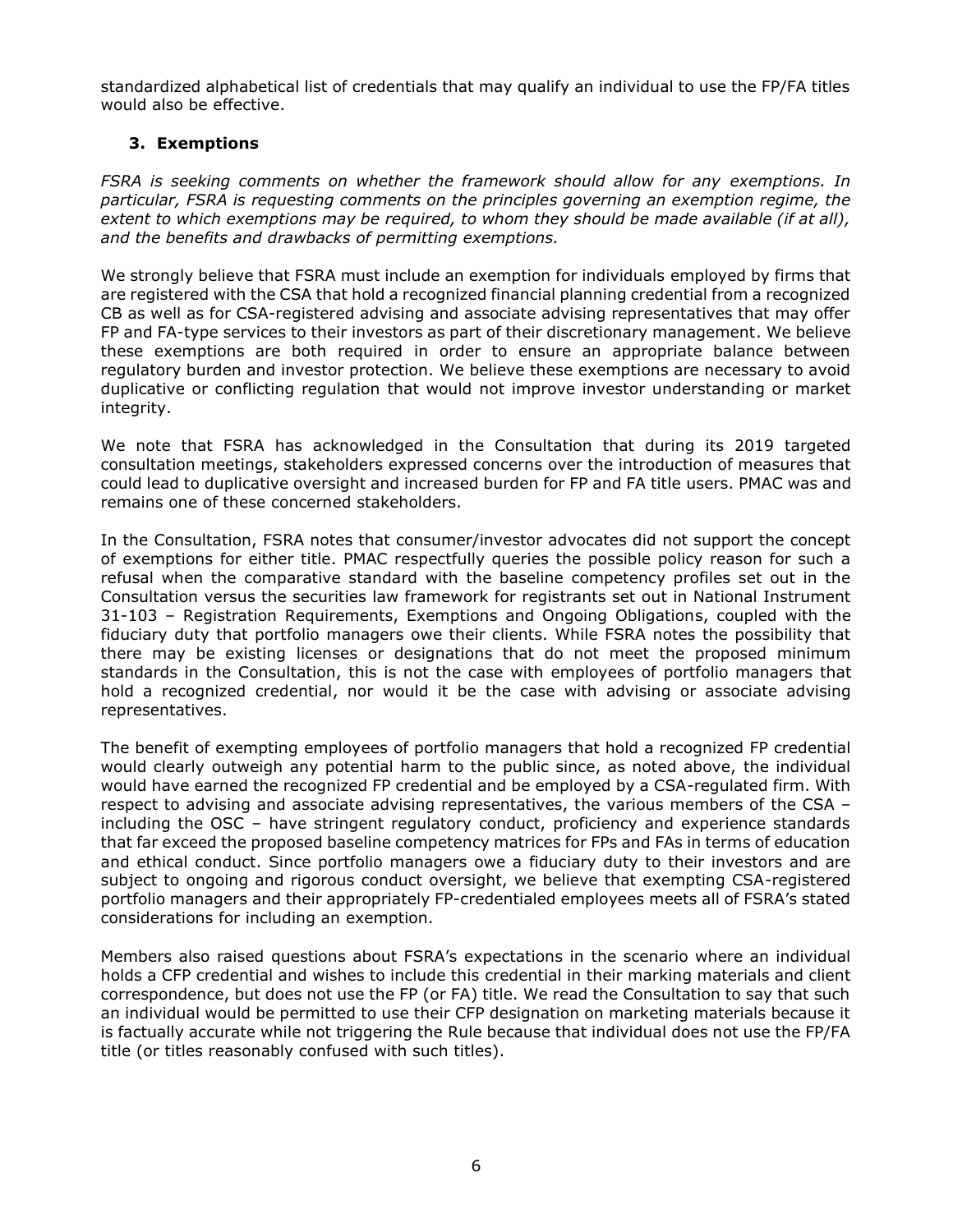## **4. Fees and Assessments**

*The FPTPA requires credentialing bodies to collect from approved credential holders any fees FSRA requires those individuals to pay, and to remit those fees to FSRA. FSRA has the authority to make rules regarding the collection, holding and remittance of such fees. FSRA is seeking comment on this fee structure, including whether it allows for fair cost recovery, or if there are any operational challenges that credentialing bodies may experience with such a fee structure.*

PMAC believes that the FSRA-related fees that will be charged through the CBs should be itemized so that FPs/FAs will know which portion of their designation cost and renewal fees are supporting FSRA. PMAC also believes that a proportion of the FSRA fee collected should be funded by penalties from those who are found to be in breach of the regulation to support a fair cost recovery model.

We look forward to the opportunity to comment on the consultation in respect of these fees.

### **5. Consumer Education**

*FSRA is seeking input on options for consumer education campaigns to support and follow implementation. As mentioned above, FSRA is also seeking feedback from stakeholders on how government, regulators, credentialing bodies and industry can educate consumers on financial planning and financial advising services in Ontario and on FP and FA title use.*

PMAC is pleased to see that FSRA is seeking input on this critical component of regulating the FP and FA titles. We see many opportunities to build on the investor education in existence and to explain the services provided by an FP and FA.

We note that the very nuanced differences in the competencies and services provided by an FA raise the question of whether investors will appreciate the difference.

As noted above, FSRA should provide a standardized list of credentials that qualify for each of the FP and FA titles in marketing material and as part of consumer education campaigns. This will allow consumers to reconcile the title used by the person they are dealing with, and help them to understand which services the person may provide. It will also assist in revealing abuse of those titles. Consumers should also be provided with information about what constitutes inappropriate activity, and the complaint mechanisms available to them.

PMAC supports the proposal to create a central, publicly-accessible database of financial planners to enable consumers to verify whether an individual holding herself out to be an FP or FA holds a credential from a FSRA-recognized CB.

With respect to the type of information to be included in the database, we encourage FSRA to consider leveraging the existing infrastructure of the [National Registration](https://www.securities-administrators.ca/nrs/nrsearchprep.aspx) Search (**NRS**) under the CSA and/or the "Find a planner or certificant" registry maintained by the FPSC.

The ease of searching under the "Find a planner or certificant" function could be augmented with additional information (especially in respect of any disciplinary action / warnings) and with consumer education verbiage as exists on the CSA NRS search. In particular, we encourage FSRA to consider providing links to easily understandable, widely accessible and, perhaps even multi-lingual, financial literacy and other investor-protection information on this search page and to engage in a public awareness campaign with respect to the new requirements for FPs and FAs and the public's ability to verify their credentials, including what disclosure investors should be looking for (please see our comments on Question 2 above).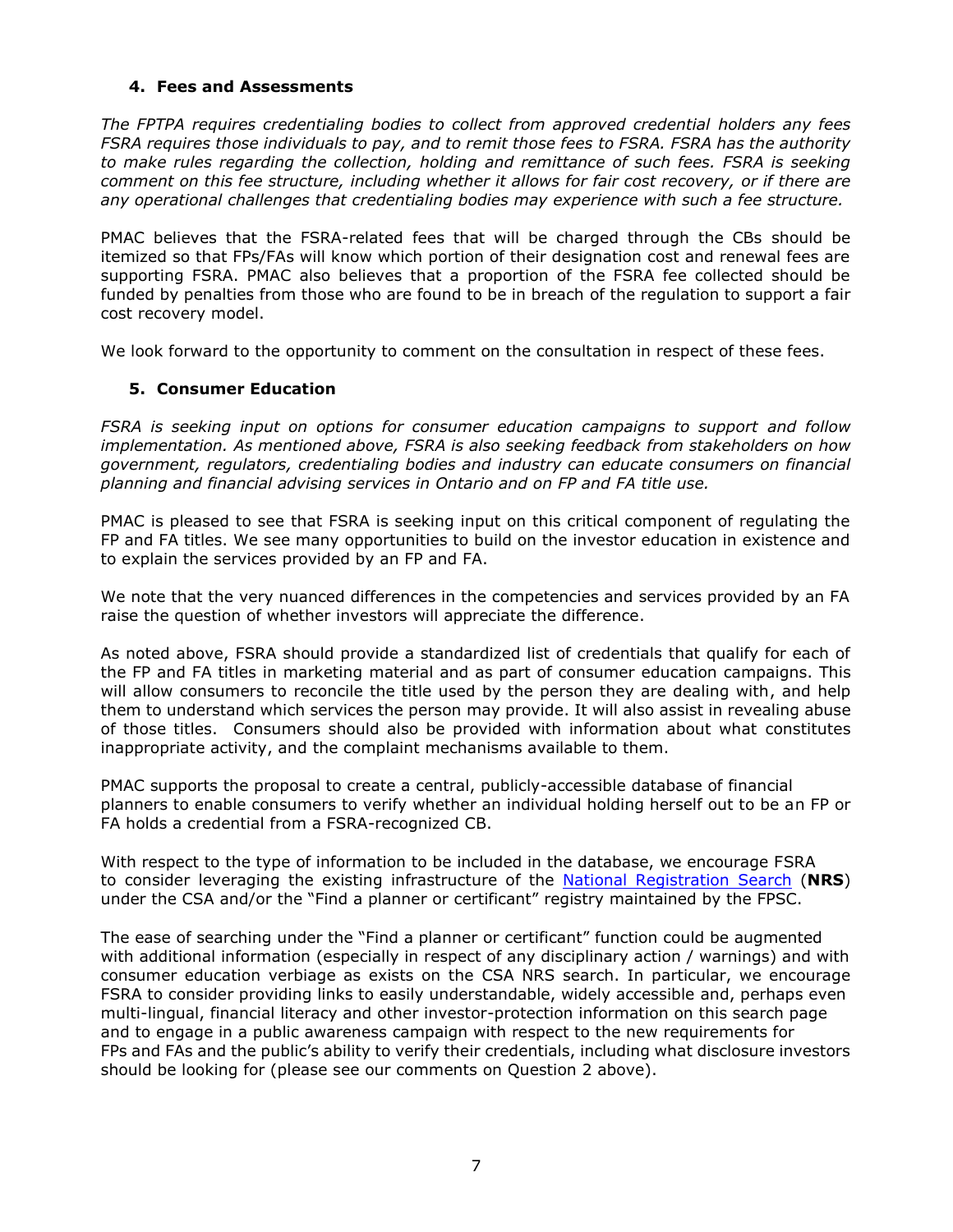Elements of NRS such as the following suggestion may assist consumers in understanding the importance of engaging with a properly credentialed FP or FA.

#### **Registration helps protect you!**

Verifying registration is the first step to take before engaging a financial planner or financial advisor.

If you discover the person you are dealing with does not hold a recognized financial planning credential (or is not registered with the Canadian Securities Administrators [NTD: include link to NRS search]), or is offering you something they don't seem permitted to, contact [NTD: insert appropriate contact at FSRA].

To be of maximum benefit, this registry should be created and maintained at a national level so that consumers across Canada can avail themselves of this important information, no matter the jurisdiction in which they engage a financial planner or advisor. The establishment of a central registry dovetails with and is an essential part of the financial literacy and investor education policy recommendation from the Final Report and we believe that this central registry can act as an effective tool through which key investor education and/or alerts can be disseminated.

We believe that the public education should coincide with the introduction of the requirements, so as not to confuse investors about the current state of affairs.

### **Additional Comments – Harmonization**

PMAC would like to applaud the leadership of Finance in pursuing the goal of greater investor confidence in our capital markets. Subject to our comments above, PMAC believes that the implementation of the Rule and Guidance should serve all Canadian consumers, and therefore we urge efforts to harmonize the appropriate regulation of FPs and FAs across all provinces and territories. We see Ontario as a leader on this issue and understand that Saskatchewan is likely to follow suit.

The Ontario government must continue to work collaboratively with its provincial and territorial partners and with provincial and territorial securities regulators, SROs (including with respect to insurance) and, as applicable, provincial and territorial partners, to adopt one set of harmonized standards for financial planners in Canada as well as to address the gap in regulatory oversight of certain FPs and FAs. We feel that a non-harmonized solution to regulate the FP and FA titles would be unduly onerous for firms operating nationally and would not be an optimal long-term solution or in the best interests of Canadian investors. Ultimately, all Canadian investors should receive a uniform level of competence and service when they engage the services of a financial planner or advisor. We understand that this process will be a logistically and, perhaps, politically challenging one but we believe that the value of a national solution cannot be underestimated.

#### **Conclusion**

PMAC applauds the work of FSRA in consulting widely with stakeholders and in showing leadership on this investor protection and industry regulation issue. We would be pleased to discuss any of our comments with you at your convenience.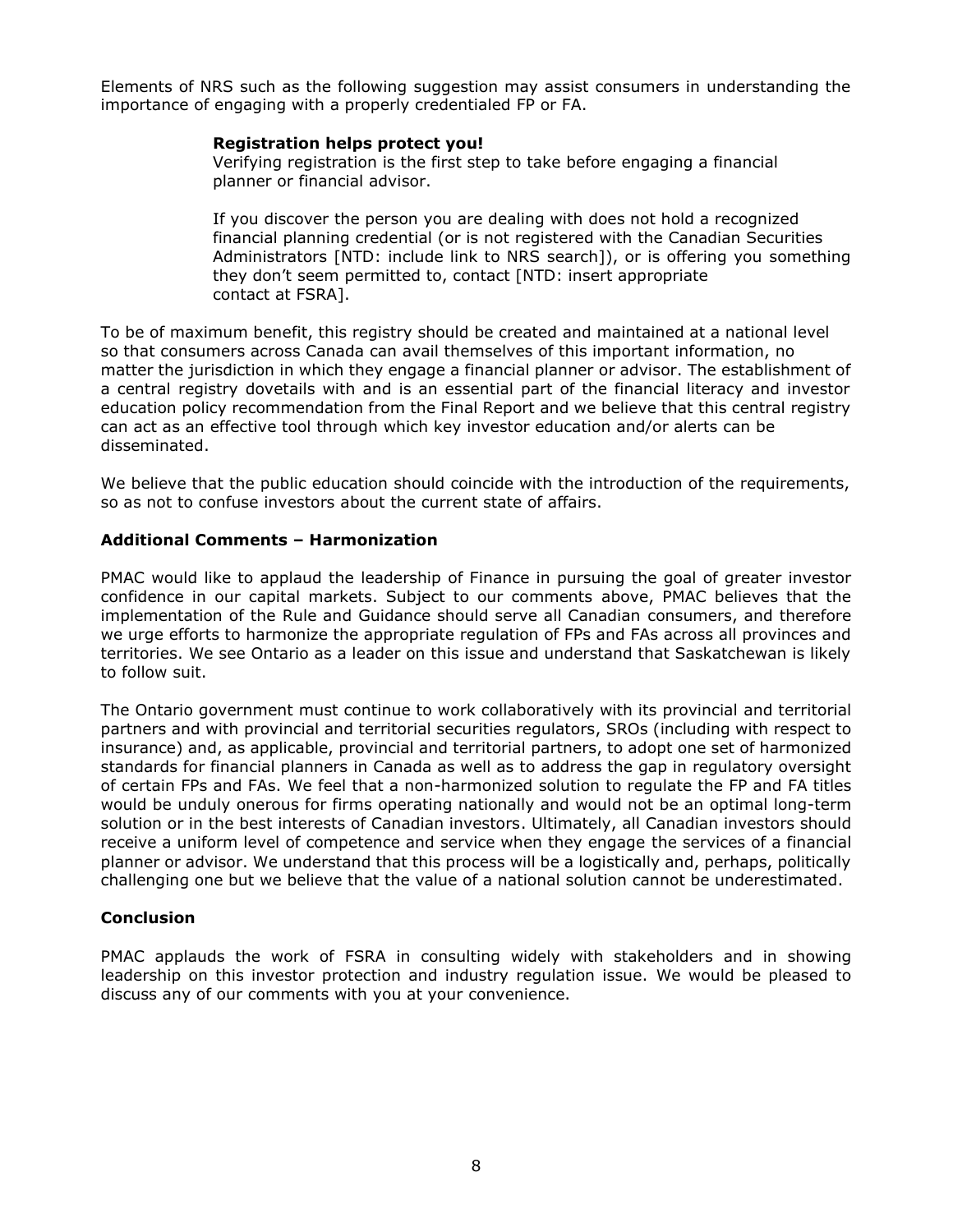Sincerely,

# **PORTFOLIO MANAGEMENT ASSOCIATION OF CANADA**

K.A. Walmaly Magnet Gunawan

President Director

mage

Chair of Industry, Regulation & Tax Committee,

Managing Director – Head of Canada Legal & Compliance BlackRock Asset Management Canada Limited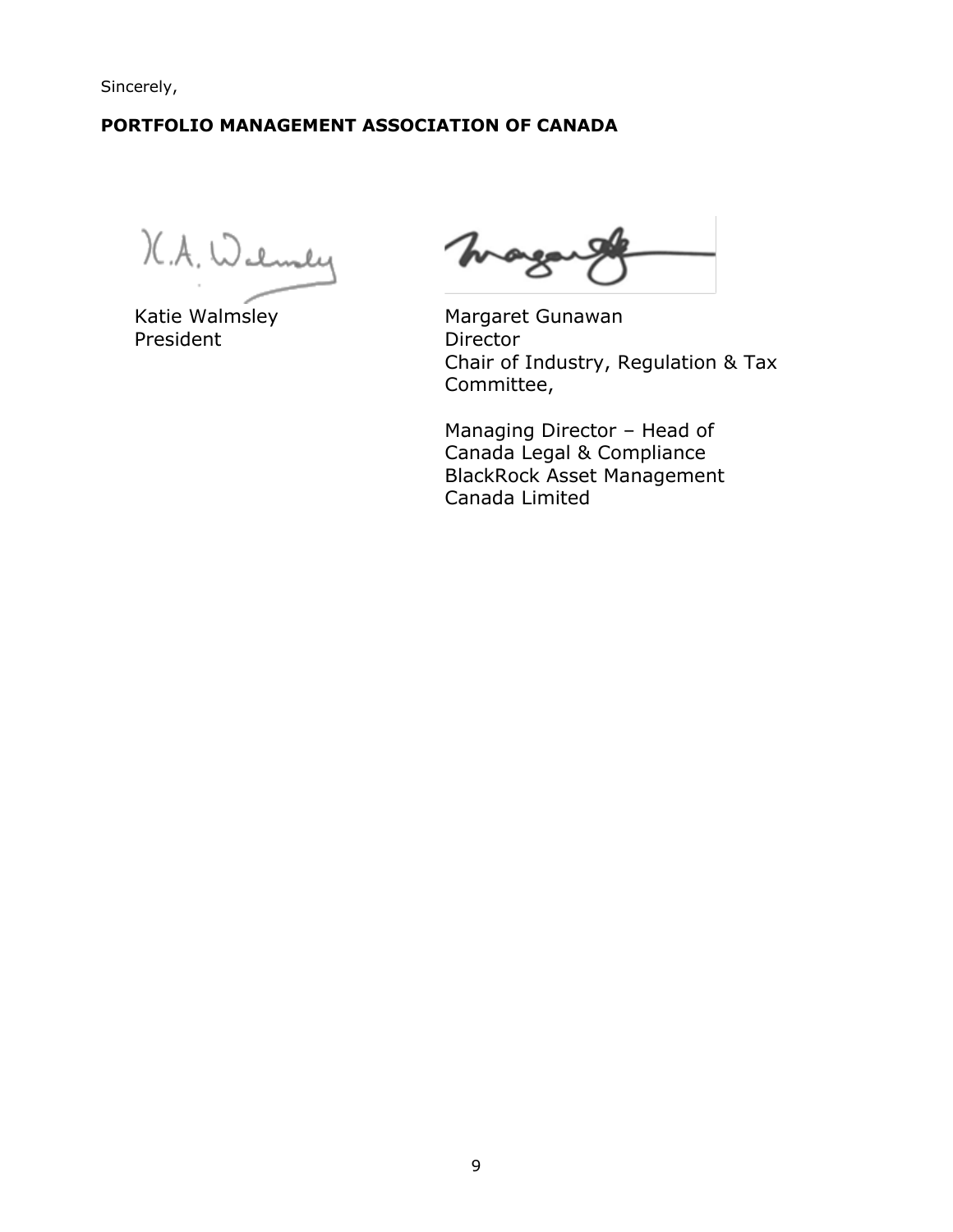#### **APPENDIX A BASELINE FP/FA COMPETENCIES & COMPARISON TO PORTFOLIO MANAGER COMPETENCIES**

We have provided the following high-level comparative chart of the baseline competencies between FPs and FAs and individuals registered as portfolio managers for FSRA's consideration.

Please note that PMAC members question the accuracy and completeness of the so-called "KYP" competencies for both the FP and FA titles.

We further note that the Final Report of the Expert Committee would have required FPs and FAs to abide by a statutory best interest standard that would have, amongst other things, required an FP or FA to "avoid or control conflicts of interest in a manner that prioritizes the client's best interest" whereas the Consultation sets out far lower expectation that an FP or FA must "understand the ethical practices and professional conduct in the financial services market, including identifying and managing conflicts of interest." Understanding ethical practices is not equivalent to having a duty to manage, disclose or avoid them. Merely understanding conflicts is a far lower – and insufficient – standard to protect investors and bolster market confidence.

| Competencies  | <b>FP</b>                          | FA                                 | Portfolio Manager                                                                                                                                                                                                                                                                                                                                       |
|---------------|------------------------------------|------------------------------------|---------------------------------------------------------------------------------------------------------------------------------------------------------------------------------------------------------------------------------------------------------------------------------------------------------------------------------------------------------|
| Knowledge     | Overview of                        | Overview of                        | <b>Associate Advising</b>                                                                                                                                                                                                                                                                                                                               |
|               | financial services                 | financial services                 | <b>Representative:</b>                                                                                                                                                                                                                                                                                                                                  |
|               | marketplace                        | marketplace                        | Either Level 1 of the CFA and 24                                                                                                                                                                                                                                                                                                                        |
|               | Overview of the                    | Overview of the                    | months of relevant investment                                                                                                                                                                                                                                                                                                                           |
|               | Canadian                           | Canadian                           | management experience (as                                                                                                                                                                                                                                                                                                                               |
|               | regulatory                         | regulatory                         | determined by the CSA on a case-                                                                                                                                                                                                                                                                                                                        |
|               | environmental                      | environmental                      | by-case basis and set out in Staff                                                                                                                                                                                                                                                                                                                      |
|               | related to the                     | related to the                     | Notice 31-332- Relevant                                                                                                                                                                                                                                                                                                                                 |
|               | sector in which                    | sector in which                    | <b>Investment Management</b>                                                                                                                                                                                                                                                                                                                            |
|               | the individual                     | the individual                     | <b>Experience for Advising</b>                                                                                                                                                                                                                                                                                                                          |
|               | operates                           | operates                           | <b>Representatives and Associate</b>                                                                                                                                                                                                                                                                                                                    |
|               | Fundamentals of                    | Fundamentals of                    | <b>Advising Representatives for</b>                                                                                                                                                                                                                                                                                                                     |
|               | Economics                          | Economics                          | Portfolio Managers); or                                                                                                                                                                                                                                                                                                                                 |
|               |                                    |                                    | CIM and 24 months of relevant                                                                                                                                                                                                                                                                                                                           |
|               |                                    |                                    | industry management experience                                                                                                                                                                                                                                                                                                                          |
|               |                                    |                                    |                                                                                                                                                                                                                                                                                                                                                         |
|               |                                    |                                    | <b>Advising Representative:</b><br>Either full CFA Charter and 12<br>months of relevant investment<br>management experience in the 36-<br>month period before applying for<br>registration; or<br>CIM and 48 months of relevant<br>investment management<br>experience (12 months gained in<br>the 36-month period before<br>applying for registration) |
| <b>Ethics</b> | Understanding of                   | Understanding of                   | Owe a fiduciary duty of care to                                                                                                                                                                                                                                                                                                                         |
|               | ethical practices                  | ethical practices                  | their clients.                                                                                                                                                                                                                                                                                                                                          |
|               | and professional<br>conduct in the | and professional<br>conduct in the | Subject to stringent requirements<br>with respect to conduct, disclosure                                                                                                                                                                                                                                                                                |
|               | financial services                 | financial services                 | and conflicts of interest set out in                                                                                                                                                                                                                                                                                                                    |
|               | market, including                  | market, including                  | NI 31-103.                                                                                                                                                                                                                                                                                                                                              |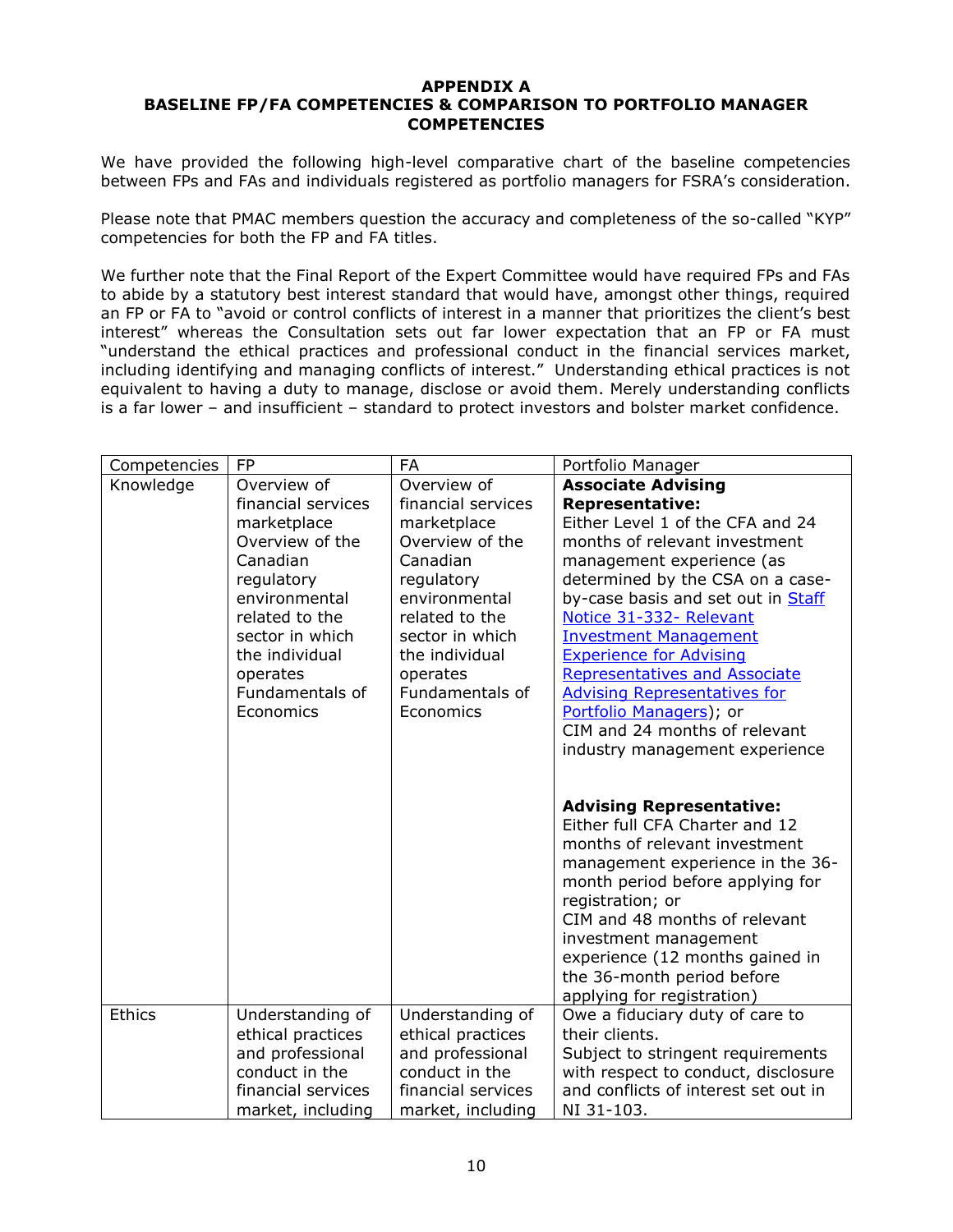|                      | identifying and<br>managing<br>conflicts of<br>interest                                                                                                                                                                                                                                                                                                                                                                                                                                                                                                                                                     | identifying and<br>managing<br>conflicts of<br>interest                                                                                                                                                                                                                                                                                                                                                                                                                                                                                                                                                     | Conflicts of interest provisions<br>require registrants to identify,<br>manage and avoid all conflicts of<br>interest that cannot be dealt with<br>in the best interest of the client.<br>For material conflicts of interest<br>that can be managed in the best<br>interest of the client, disclosure,<br>recording keeping and detailed<br>policies and procedures setting out<br>how the conflict is being managed<br>and disclosed are required. |
|----------------------|-------------------------------------------------------------------------------------------------------------------------------------------------------------------------------------------------------------------------------------------------------------------------------------------------------------------------------------------------------------------------------------------------------------------------------------------------------------------------------------------------------------------------------------------------------------------------------------------------------------|-------------------------------------------------------------------------------------------------------------------------------------------------------------------------------------------------------------------------------------------------------------------------------------------------------------------------------------------------------------------------------------------------------------------------------------------------------------------------------------------------------------------------------------------------------------------------------------------------------------|-----------------------------------------------------------------------------------------------------------------------------------------------------------------------------------------------------------------------------------------------------------------------------------------------------------------------------------------------------------------------------------------------------------------------------------------------------|
| Client<br>Outcomes   | Gather sufficient<br>detailed personal<br>and financial<br>information about<br>the client, confirm<br>risk profile,<br>establish financial<br>objectives and<br>priorities and<br>areas of need<br>relevant to scope<br>of services being<br>provided<br>Periodic review of<br>client's ongoing<br>objectives,<br>priorities and<br>areas of need.<br>Ability to develop<br>and present an<br>integrated<br>financial plan to<br>clients, which<br>includes a holistic<br>analysis of a<br>client's financial<br>circumstances and<br>suitable financial<br>planning and<br>investment<br>recommendations. | Gather sufficient<br>detailed personal<br>and financial<br>information about<br>the client, confirm<br>risk profile,<br>establish financial<br>objectives and<br>priorities and<br>areas of need<br>relevant to scope<br>of services being<br>provided<br>Periodic review of<br>client's ongoing<br>objectives,<br>priorities and<br>areas of need.<br>Ability to develop<br>and present an<br>integrated<br>financial plan to<br>clients, which<br>includes a holistic<br>analysis of a<br>client's financial<br>circumstances and<br>suitable financial<br>planning and<br>investment<br>recommendations. | Detailed know your client rules and<br>ongoing requirements set out in<br>Section 13.2 of NI 31-103.<br>Portfolio managers typically enter<br>into an Investment Management<br>Agreement and Investment Policy<br>Statement with their clients which<br>respectively set out the parameters<br>of the discretionary relationship<br>and the client's investment needs.                                                                              |
| Technical            | Technical                                                                                                                                                                                                                                                                                                                                                                                                                                                                                                                                                                                                   | Technical                                                                                                                                                                                                                                                                                                                                                                                                                                                                                                                                                                                                   | Knowledge gained from CFA or CIM                                                                                                                                                                                                                                                                                                                                                                                                                    |
| Knowledge /"<br>KYP" | knowledge and<br>competency in all<br>of the following:<br>estate planning,<br>tax planning,<br>retirement<br>planning,<br>investment<br>planning and                                                                                                                                                                                                                                                                                                                                                                                                                                                       | knowledge and<br>competency in<br>one or more of<br>the following:<br>estate planning,<br>tax planning,<br>retirement<br>planning,<br>investment                                                                                                                                                                                                                                                                                                                                                                                                                                                            | and relevant investment<br>management experience in<br>addition to prescriptive<br>requirements set out in new<br>Section 13.2.1 of NI 31-103 with<br>respect to knowing your product.<br>These obligations include but are<br>not limited to assessing the<br>securities made available to clients                                                                                                                                                 |